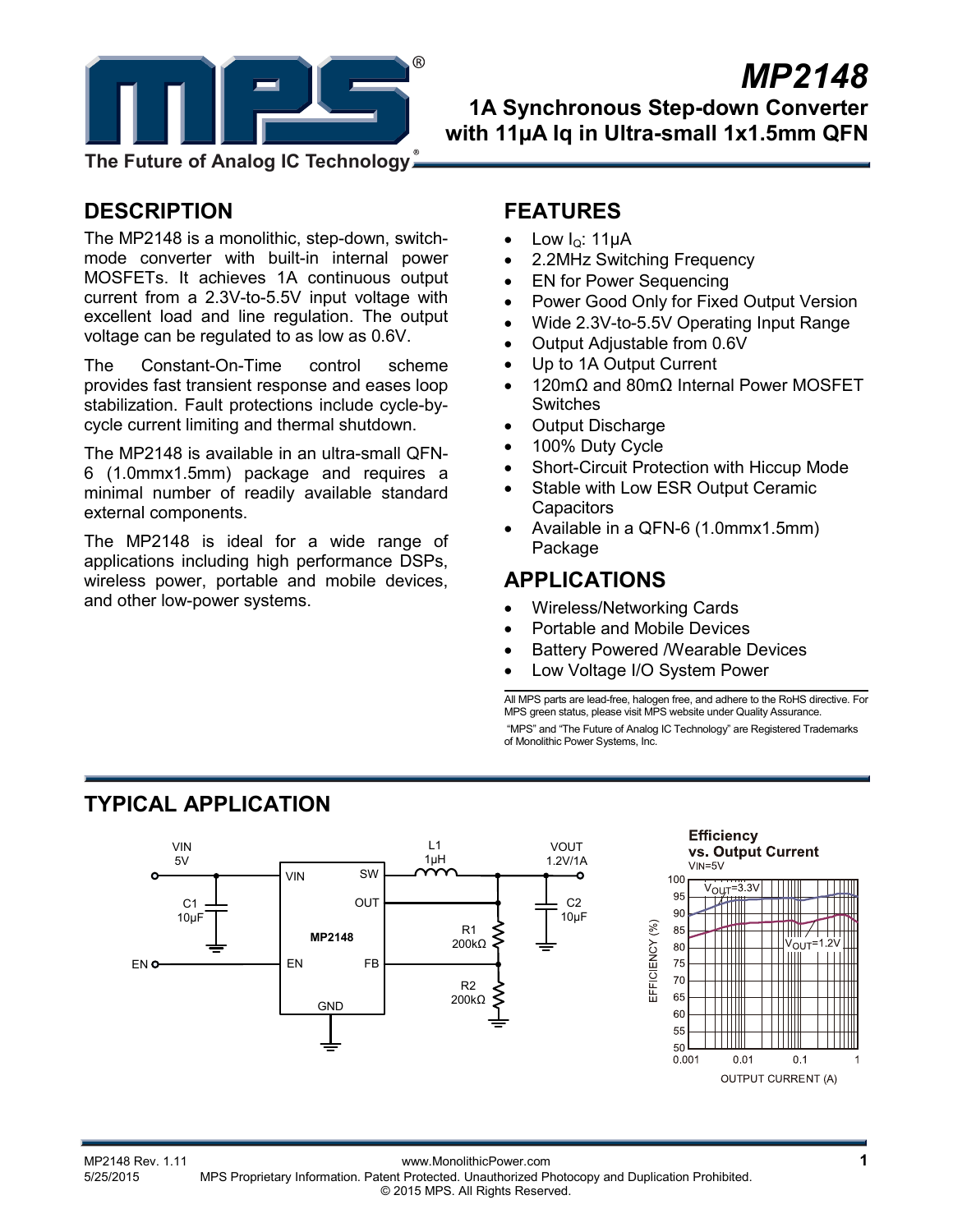

| Part Number* | Package             |           | $V_{\text{OUT}}$ Range |  |
|--------------|---------------------|-----------|------------------------|--|
| MP2148GQD    | QFN-6 (1.0mmx1.5mm) | See Below | Adiustable             |  |
| MP2148GQD-12 |                     | See Below | Fixed 1.2V             |  |
| MP2148GQD-15 |                     | See Below | Fixed 1.5V             |  |
| MP2148GQD-18 |                     | See Below | Fixed 1.8V             |  |
| MP2148GQD-25 |                     | See Below | Fixed 2.5V             |  |
| MP2148GQD-33 |                     | See Below | Fixed 3.3V             |  |

## **ORDERING INFORMATION**

\* For Tape & Reel, add suffix –Z (e.g. MP2148GQD–Z);

# **TOP MARKING**

 $CF$ LL

CF: product code of MP2148GQD; LL: lot number;

## **TOP MARKING**

DH

LL

DH: product code of MP2148GQD-12; LL: lot number;

# **TOP MARKING**

**DQ** LL

DQ: product code of MP2148GQD-15; LL: lot number;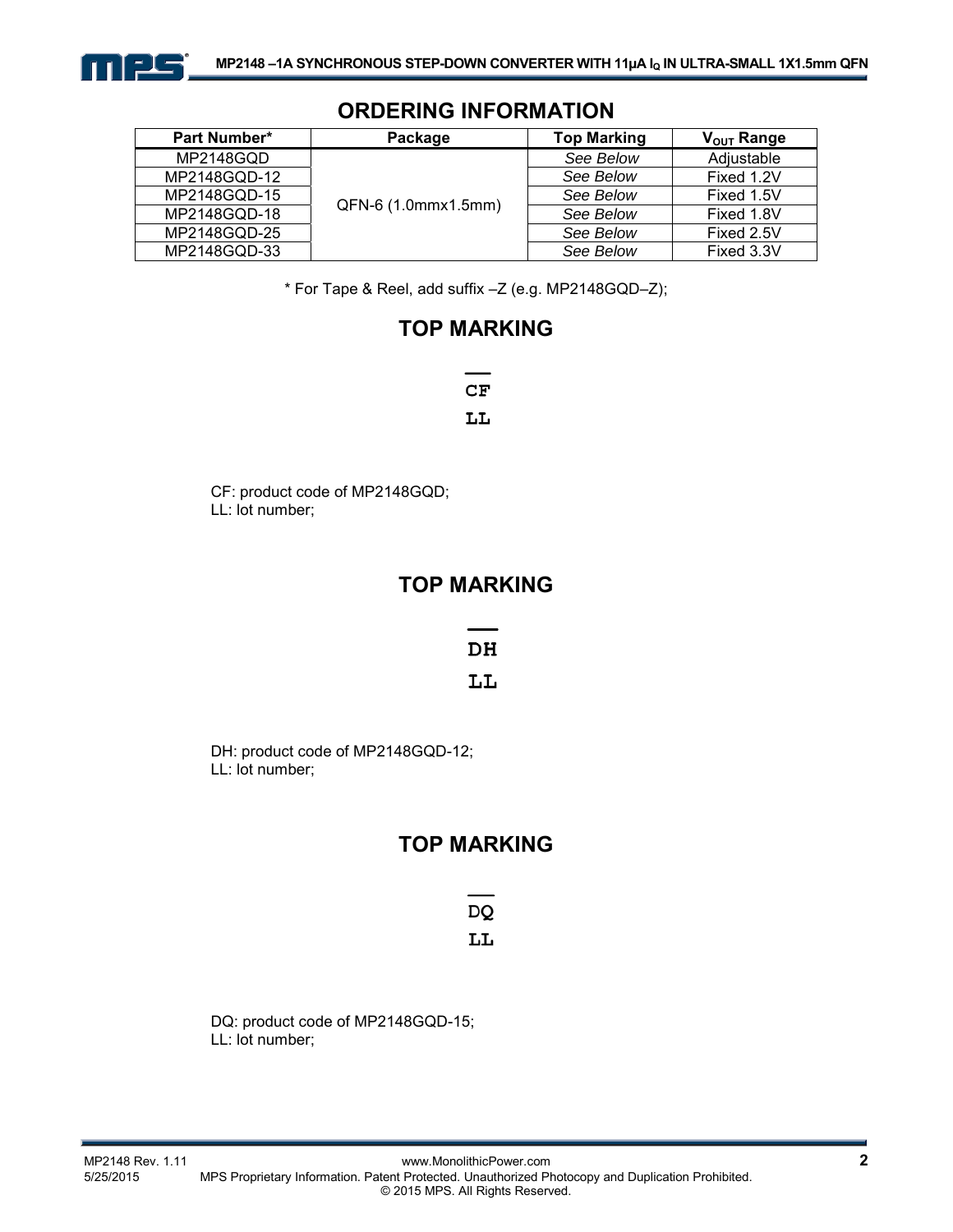

## **TOP MARKING**

DJ

LL

DJ: product code of MP2148GQD-18; LL: lot number;

## **TOP MARKING**

 $DZ$ LL

DZ: product code of MP2148GQD-25; LL: lot number;

## **TOP MARKING**

## **DN**

## LL

DN: product code of MP2148GQD-33; LL: lot number;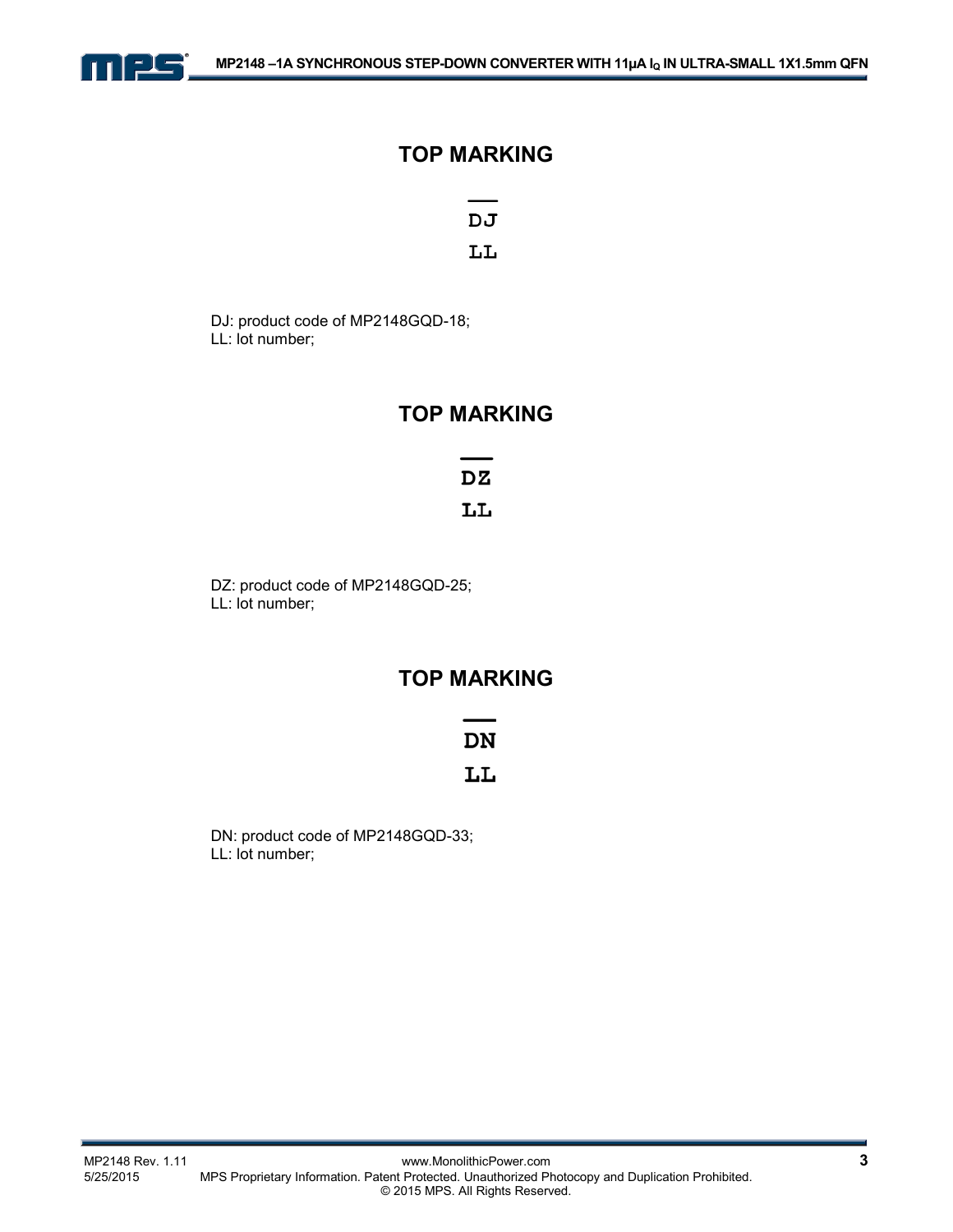



## **PACKAGE REFERENCE**

## **ABSOLUTE MAXIMUM RATINGS (1)**

|                                                           | $-0.3V$ ( $-5V$ for $<$ 10ns) to  |
|-----------------------------------------------------------|-----------------------------------|
|                                                           | 6V (8V for <10ns or 10V for <3ns) |
|                                                           |                                   |
|                                                           |                                   |
|                                                           |                                   |
| Continuous Power Dissipation $(T_A = +25^{\circ}C)^{(2)}$ |                                   |
|                                                           |                                   |
| Storage Temperature -65°C to +150°C                       |                                   |
|                                                           | (3)                               |

#### *Recommended Operating Conditions* **(3)** Supply Voltage VIN ......................... 2.3V to 5.5V

Operating Junction Temp.  $(T_J)$ . -40°C to +125°C

# *Thermal Resistance*  $^{(4)}$  *θ***<sub>JA</sub> <b>***θ***<sub>JC</sub>**<br>QFN-6 (1mm x1.5mm) 220 110 °C/W

```
QFN-6 (1mm x1.5mm)............. 220
```
**Notes:** 

- 1) Exceeding these ratings may damage the device.
- 2) The maximum allowable power dissipation is a function of the maximum junction temperature  $T_J$  (MAX), the junction-toambient thermal resistance  $\theta_{JA}$ , and the ambient temperature  $T_A$ . The maximum allowable continuous power dissipation at any ambient temperature is calculated by  $P_D$  (MAX) =  $(T_J$  $(MAX)-T_A)/\theta_{JA}$ . Exceeding the maximum allowable power dissipation will cause excessive die temperature, and the regulator will go into thermal shutdown. Internal thermal shutdown circuitry protects the device from permanent damage.
- 3) The device is not guaranteed to function outside of its operating conditions.
- 4) Measured on JESD51-7, 4-layer PCB.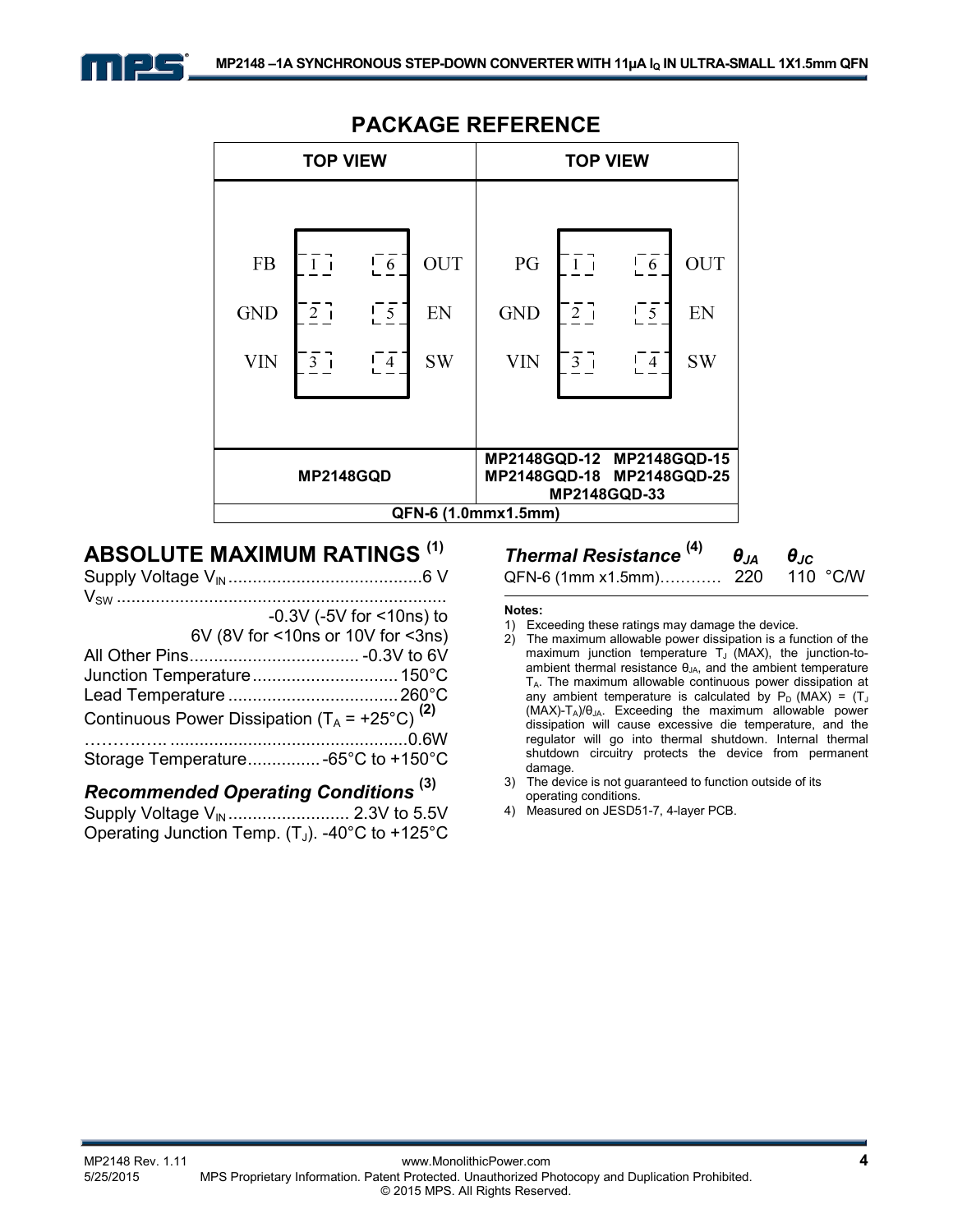

# **ELECTRICAL CHARACTERISTICS**

V<sub>IN</sub> = 3.6V, T<sub>J</sub> = -40°C to +125°C, Typical value is tested at T<sub>J</sub> = +25°C. The limit over temperature **is guaranteed by characterization, unless otherwise noted.** 

| Parameter                            | <b>Symbol</b> | <b>Condition</b>                                                                             | Min   | <b>Typ</b>  | Max   | <b>Units</b> |
|--------------------------------------|---------------|----------------------------------------------------------------------------------------------|-------|-------------|-------|--------------|
| Feedback Voltage                     |               | 2.3V ≤ $V_{IN}$ ≤ 5.5V, T <sub>J</sub> =25°C                                                 | 594   | 600         | 606   |              |
| (MP2148GQD Only)                     | $V_{FB}$      | T <sub>J</sub> =-40°C to +125°C                                                              | 588   |             | 612   | mV           |
|                                      |               | Only for MP2148GQD-<br>12, $Iov = 10mA$ , $T_{J} = +25°C$                                    | 1.188 | 1.2         | 1.212 | V            |
|                                      |               | Only for MP2148GQD-<br>12, Iout=10mA,<br>$T_i = -40^\circ \text{C}$ to $+125^\circ \text{C}$ | 1.176 | 1.2         | 1.224 | $\vee$       |
|                                      |               | Only for MP2148GQD-<br>15, $Iov = 10mA$ , $T_J = +25°C$                                      | 1.485 | 1.5         | 1.515 | $\vee$       |
|                                      |               | Only for MP2148GQD-<br>15, Iout=10mA,<br>$T_J = -40^{\circ}$ C to +125 $^{\circ}$ C          | 1.470 | 1.5         | 1.530 | $\vee$       |
|                                      |               | Only for MP2148GQD-<br>18, Iout=10mA, T <sub>J</sub> =+25°C                                  | 1.782 | 1.8         | 1.818 | $\vee$       |
| Fixed Output Voltage <sup>(7)</sup>  |               | Only for MP2148GQD-<br>18, Iout=10mA,<br>T <sub>J</sub> =-40°C to +125°C                     | 1.764 | 1.8         | 1.836 | V            |
|                                      |               | Only for MP2148GQD-<br>25, Iout=10mA, $T_J$ =+25°C                                           | 2.475 | 2.5         | 2.525 | V            |
|                                      |               | Only for MP2148GQD-<br>25, Iout=10mA,<br>$T_J = -40$ °C to +125°C                            | 2.450 | 2.5         | 2.550 | $\vee$       |
|                                      |               | Only for MP2148GQD-<br>33, $I$ out=10mA, $T_{J}$ =+25°C                                      | 3.267 | 3.3         | 3.333 | V            |
|                                      |               | Only for MP2148GQD-<br>33, Iout=10mA,<br>$T_{J}$ =-40°C to +125°C                            | 3.234 | 3.3         | 3.366 | $\vee$       |
| Feedback Current<br>(MP2148GQD only) | $I_{FB}$      | $V_{FB} = 0.63V$                                                                             |       | 50          | 100   | nA           |
| PFET Switch On Resistance            | $R_{DSON}$ p  |                                                                                              |       | 120         |       | $m\Omega$    |
| NFET Switch On Resistance            | $R_{DSON N}$  |                                                                                              |       | 80          |       | $m\Omega$    |
| Switch Leakage Current               |               | $V_{EN}$ = 0V, T <sub>J</sub> =25°C                                                          |       | 0           | 1     | μA           |
| <b>PFET Peak Current Limit</b>       |               | Sourcing                                                                                     | 1.8   | 2.4         |       | A            |
| <b>NFET Valley Current Limit</b>     |               | Sourcing, valley current<br>limit                                                            |       | 1.5         |       | A            |
| <b>ZCD</b>                           |               |                                                                                              |       | $\mathbf 0$ |       | mA           |
| On Time                              |               | $V_{IN}$ =5V, $V_{OUT}$ =1.2V                                                                |       | 110         |       |              |
| (MP2148GQD only)                     | $T_{ON}$      | $V_{IN} = 3.6V$ , $V_{OUT} = 1.2V$                                                           |       | 150         |       | ns           |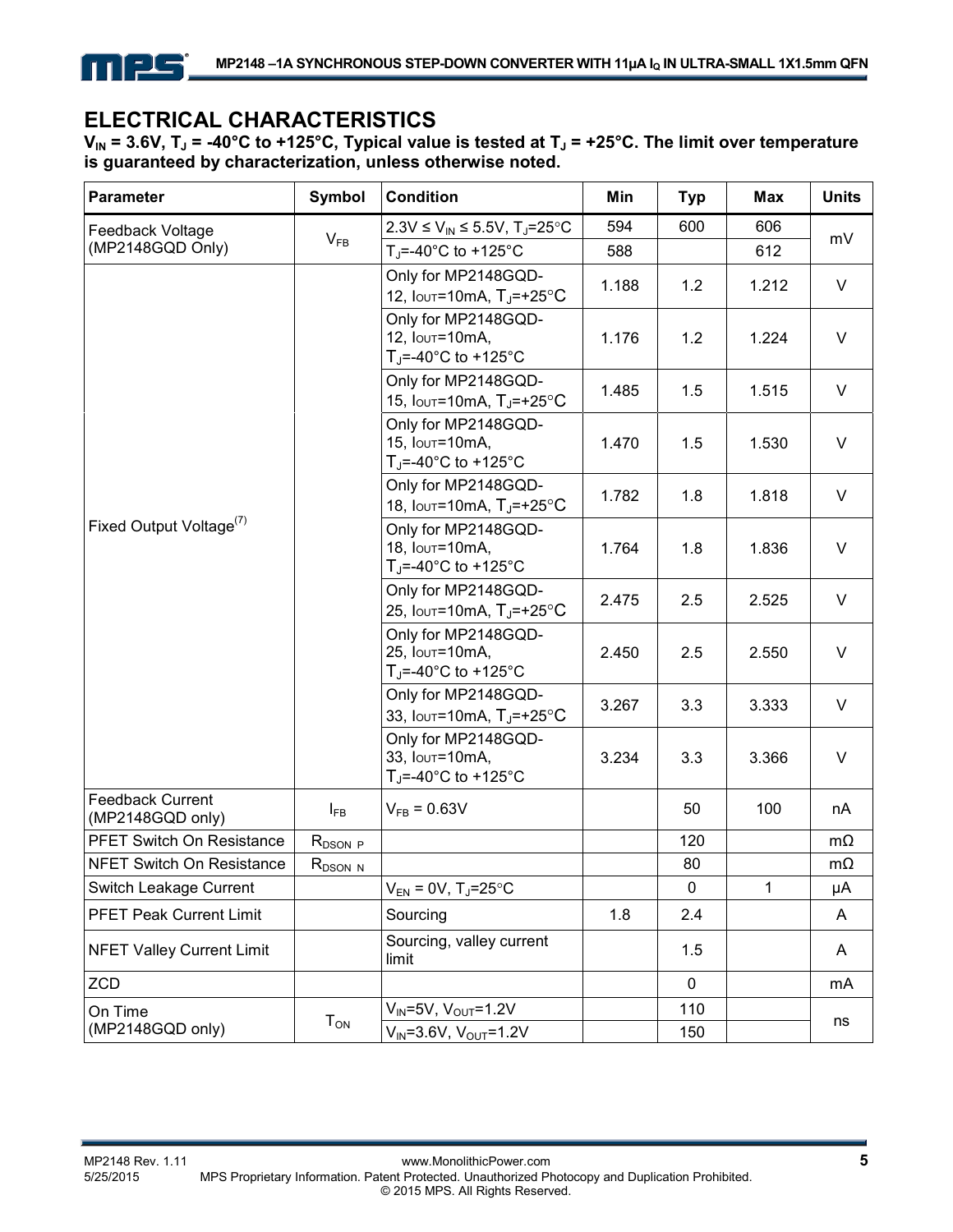# **ELECTRICAL CHARACTERISTICS**

 $V_{IN}$  = 3.6V,  $T_J$  = -40°C to +125°C, Typical value is tested at  $T_J$  = +25°C. The limit over temperature **is guaranteed by characterization, unless otherwise noted.** 

| <b>Parameter</b>                                             | <b>Symbol</b>        | <b>Condition</b>                                                                                                 | Min  | <b>Typ</b>  | <b>Max</b> | <b>Units</b> |
|--------------------------------------------------------------|----------------------|------------------------------------------------------------------------------------------------------------------|------|-------------|------------|--------------|
|                                                              |                      | $V_{IN} = 5V$ , $V_{OUT} = 1.2V$ ,<br>$I_{\text{OUT}}$ =500mA, T <sub>J</sub> =25°C <sup>(5)</sup>               | 1760 | 2200        | 2640       | kHz          |
| <b>Switching Frequency</b>                                   | $f_s$                | $V_{IN} = 5V$ , $V_{OUT} = 1.2V$ ,<br>$I_{\text{OUT}}$ =500mA, T <sub>J</sub> =-40°C to<br>+125°C <sup>(5)</sup> | 1650 | 2200        | 2750       | kHz          |
| Minimum Off Time                                             | T <sub>MIN-OFF</sub> |                                                                                                                  |      | 60          |            | ns           |
| Minimum On Time <sup>(5)</sup>                               | $T_{MIN-ON}$         |                                                                                                                  |      | 60          |            | ns           |
| Soft-Start Time                                              | $T_{SS-ON}$          | $V_{\text{OUT}}$ rise from 10% to 90%                                                                            |      | 0.5         |            | ms           |
| Under Voltage Lockout<br><b>Threshold Rising</b>             |                      |                                                                                                                  |      | 2           | 2.25       | $\vee$       |
| <b>Under Voltage Lockout</b><br><b>Threshold Hysteresis</b>  |                      |                                                                                                                  |      | 150         |            | mV           |
| EN Input Logic Low Voltage                                   |                      |                                                                                                                  |      |             | 0.4        | $\vee$       |
| EN Input Logic High Voltage                                  |                      |                                                                                                                  | 1.2  |             |            | $\vee$       |
| Output Discharge Resistor                                    | $R_{DIS}$            | $V_{EN}$ =0V, $V_{OUT}$ =1.2V                                                                                    |      | 1           |            | kΩ           |
| <b>EN Input Current</b>                                      |                      | $V_{EN} = 2V$                                                                                                    |      | 1.2         |            | μA           |
|                                                              |                      | $V_{EN} = 0V$                                                                                                    |      | $\mathbf 0$ |            | μA           |
| Supply Current (Shutdown)                                    |                      | $V_{EN}$ =0V, T <sub>J</sub> =25°C                                                                               |      | $\mathbf 0$ | 1          | μA           |
| Supply Current (Quiescent)                                   |                      | $V_{EN}$ =2V, $V_{FB}$ =0.63V,<br>$V_{IN} = 3.6V, 5V, T_J = 25^{\circ}C$                                         |      | 11          | 13         | μA           |
| Power Good Leakage<br>Current<br>(MP2148GQD-XX only)         | $I_{PG}$             |                                                                                                                  |      | 50          | 100        | nA           |
| Power Good Upper Trip<br>Threshold<br>(MP2148GQD-XX only)    |                      | Vo with Respect to the<br>Regulation                                                                             |      | 90          |            | %            |
| Power Good Lower Trip<br>Threshold<br>(MP2148GQD-XX only)    |                      |                                                                                                                  |      | 85          |            | %            |
| Power Good Delay<br>(MP2148GQD-XX only)                      |                      |                                                                                                                  |      | 70          |            | μs           |
| Power Good Sink Current<br>Capability<br>(MP2148GQD-XX only) |                      | Sink 1mA                                                                                                         |      |             | 400        | mV           |
| Thermal Shutdown <sup>(6)</sup>                              |                      |                                                                                                                  |      | 160         |            | $^{\circ}C$  |
| Thermal Hysteresis <sup>(6)</sup>                            |                      |                                                                                                                  |      | 30          |            | $^{\circ}C$  |

**Notes:** 

5) Guaranteed by characterization.

6) Guaranteed by design.

7) Without Sleep Mode.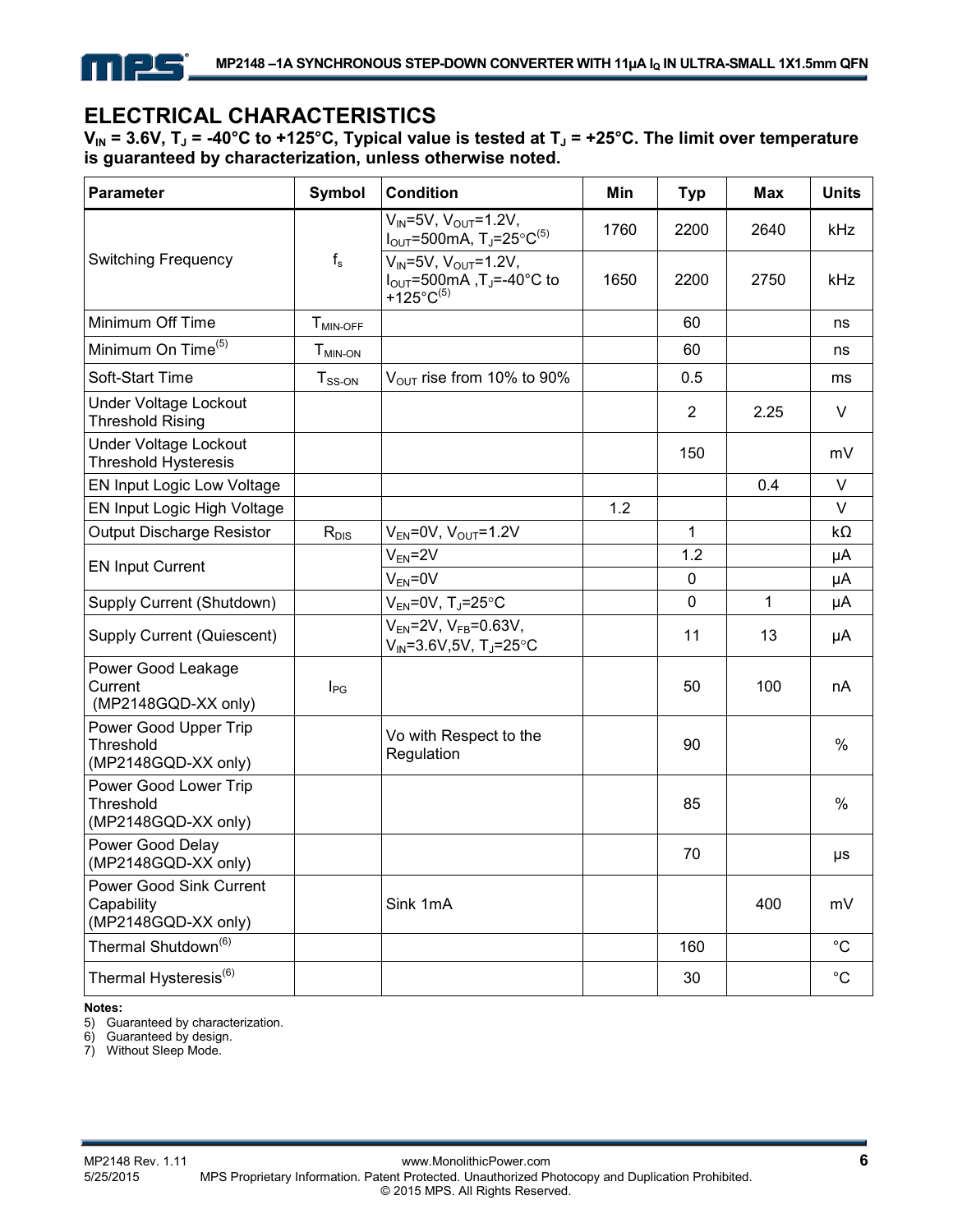# **TYPICAL PERFORMANCE CHARACTERISTICS**

 $V_{IN}$  = 5V,  $V_{OUT}$  = 1.2V, L =1.0µH,  $T_A$  = +25°C, unless otherwise noted.



MP2148 Rev. 1.11 www.MonolithicPower.com<br>5/25/2015 MPS Proprietary Information. Patent Protected. Unauthorized Photocopy and Duplication Prohibited. MPS Proprietary Information. Patent Protected. Unauthorized Photocopy and Duplication Prohibited. © 2015 MPS. All Rights Reserved.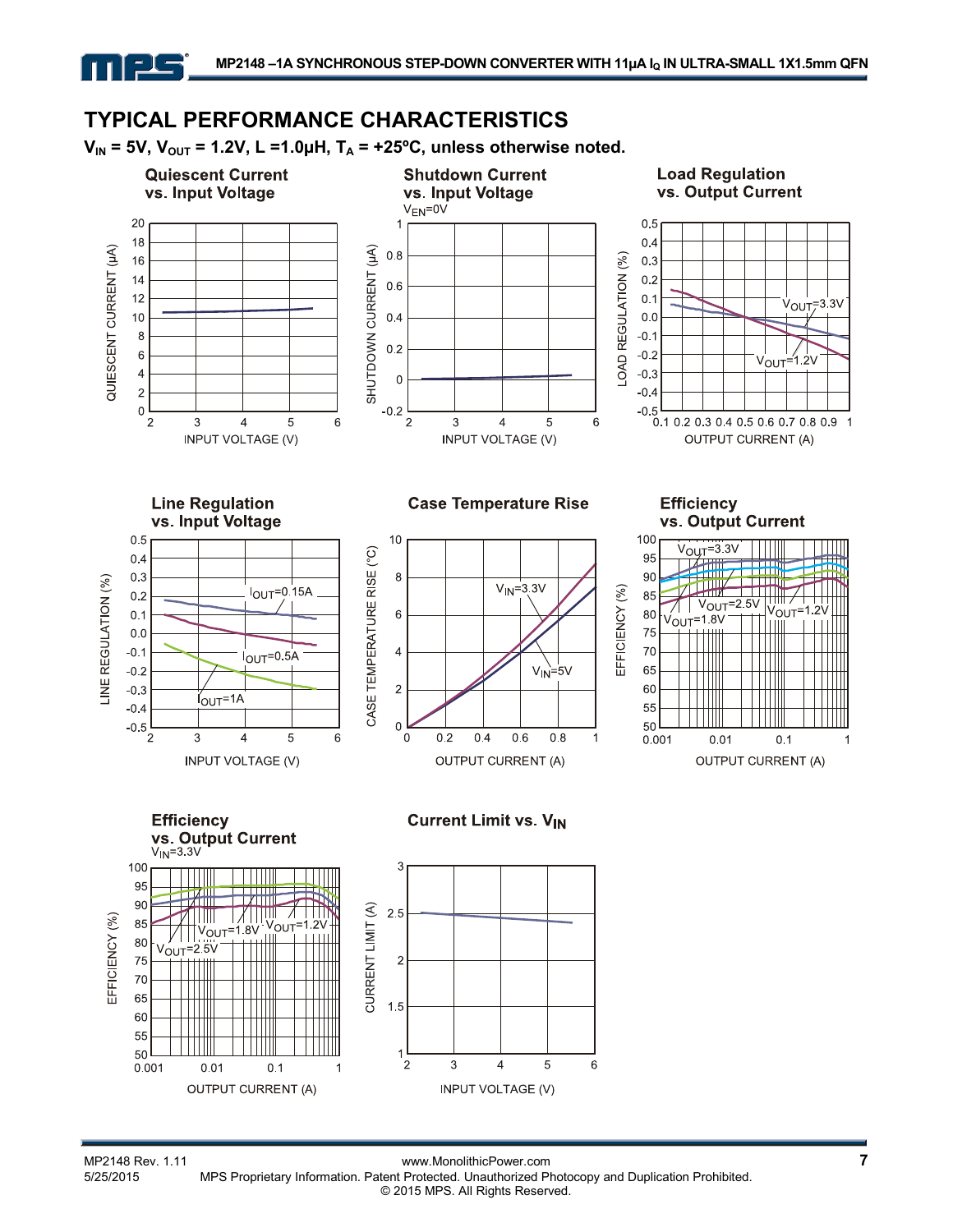$V_{IN}$  = 5V,  $V_{OUT}$  = 1.2V, L =1.0µH,  $T_A$  = +25°C, unless otherwise noted.

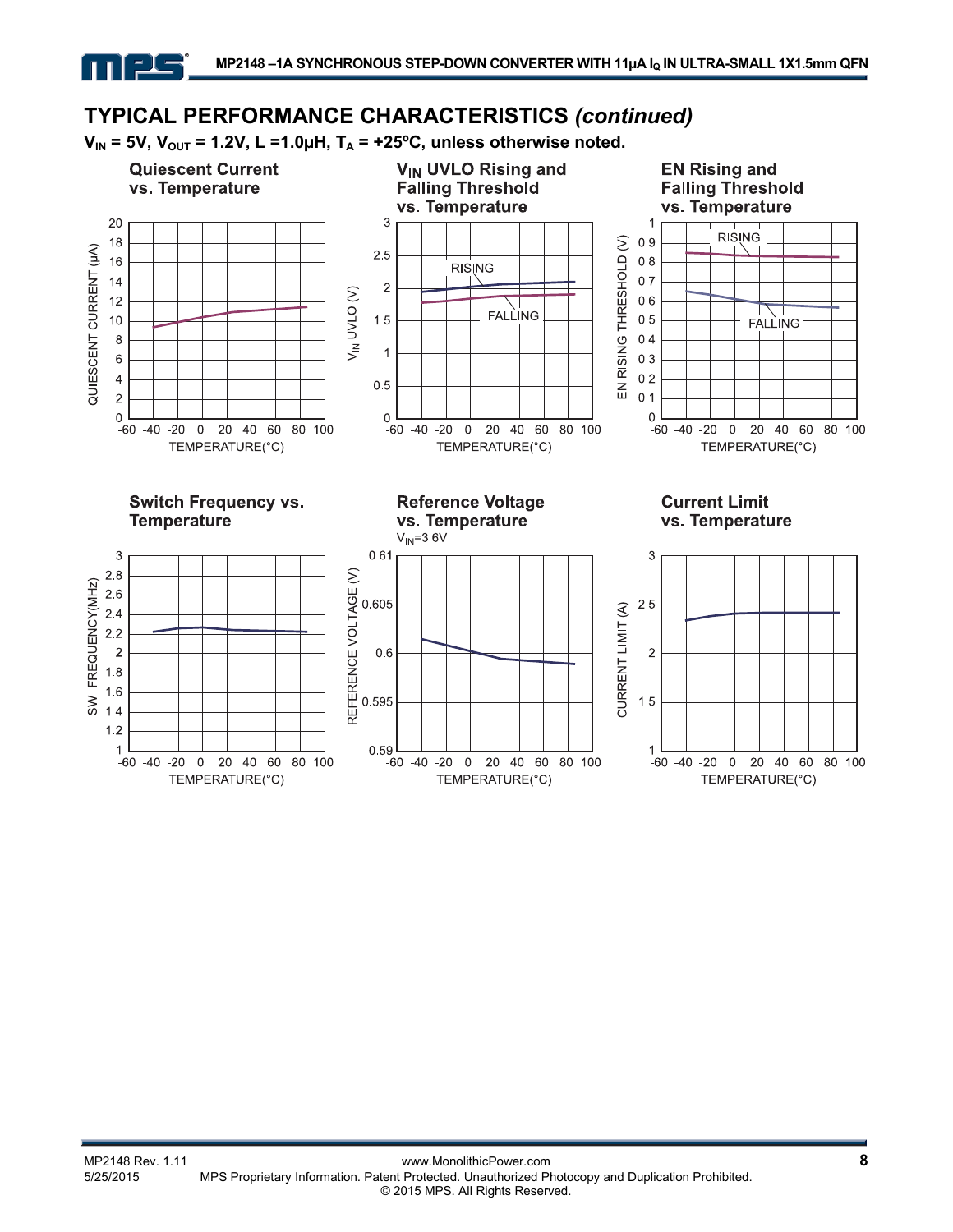$V_{IN}$  = 5V,  $V_{OUT}$  = 1.2V, L =1.0µH,  $T_A$  = +25°C, unless otherwise noted.



MP2148 Rev. 1.11 www.MonolithicPower.com<br>5/25/2015 MPS Proprietary Information. Patent Protected. Unauthorized Photocopy and Duplication Prohibited. MPS Proprietary Information. Patent Protected. Unauthorized Photocopy and Duplication Prohibited. © 2015 MPS. All Rights Reserved.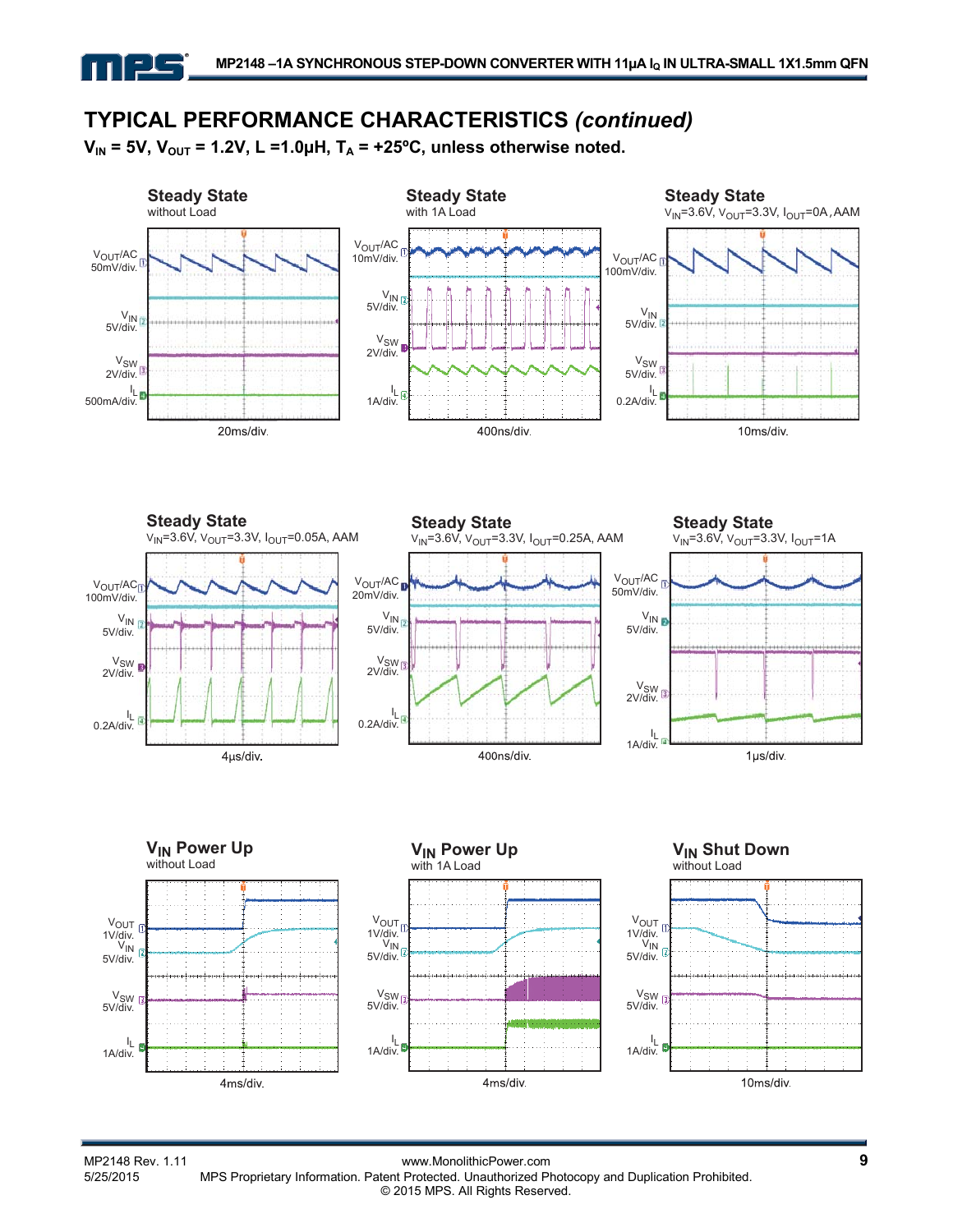$V_{IN}$  = 5V,  $V_{OUT}$  = 1.2V, L =1.0µH,  $T_A$  = +25°C, unless otherwise noted.













#### **Short Circuit**



MP2148 Rev. 1.11 www.MonolithicPower.com **10** MPS Proprietary Information. Patent Protected. Unauthorized Photocopy and Duplication Prohibited. © 2015 MPS. All Rights Reserved.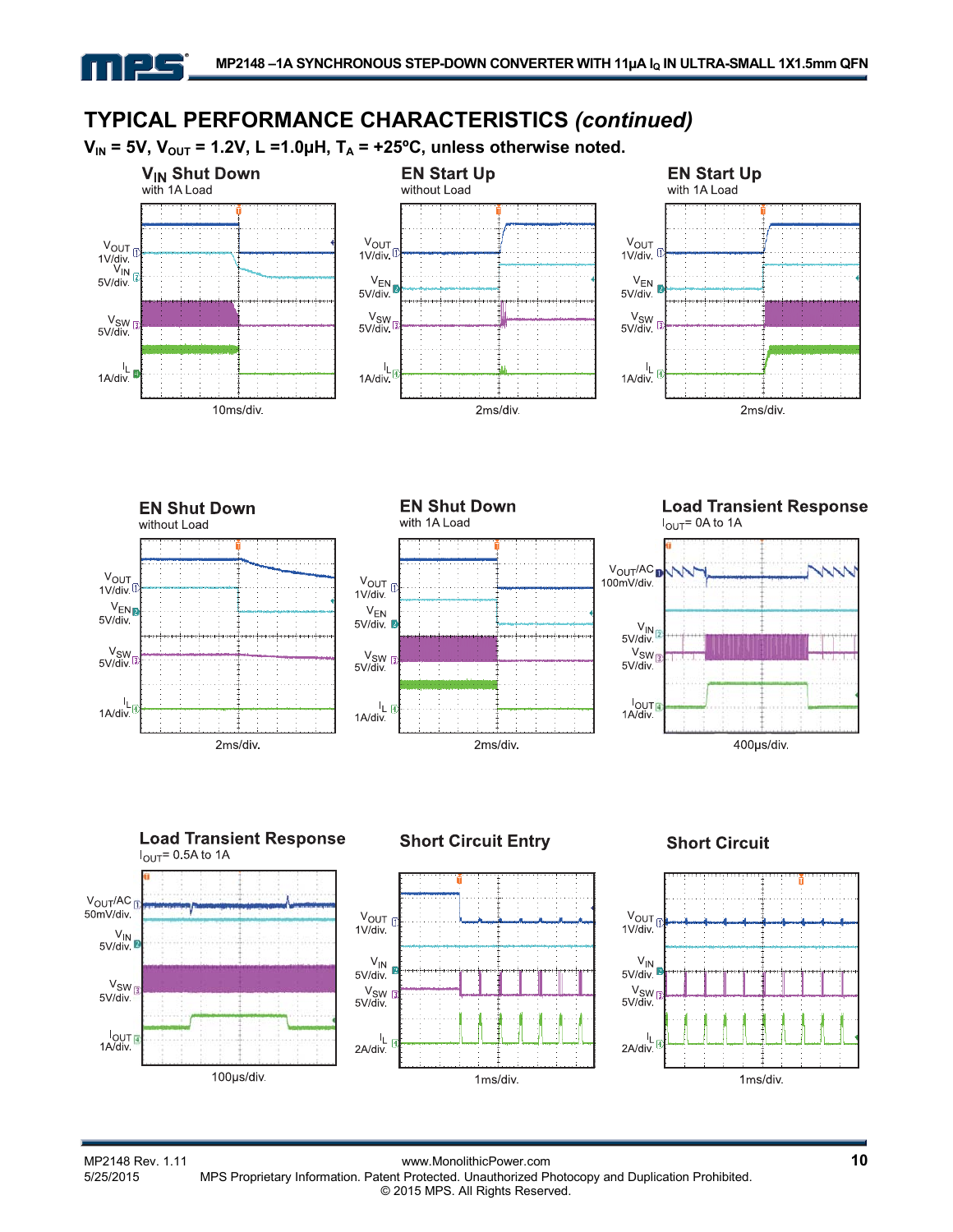$V_{IN}$  = 5V,  $V_{OUT}$  = 1.2V, L =1.0µH,  $T_A$  = +25°C, unless otherwise noted.

ᆗ



#### **Short Circuit Recovery**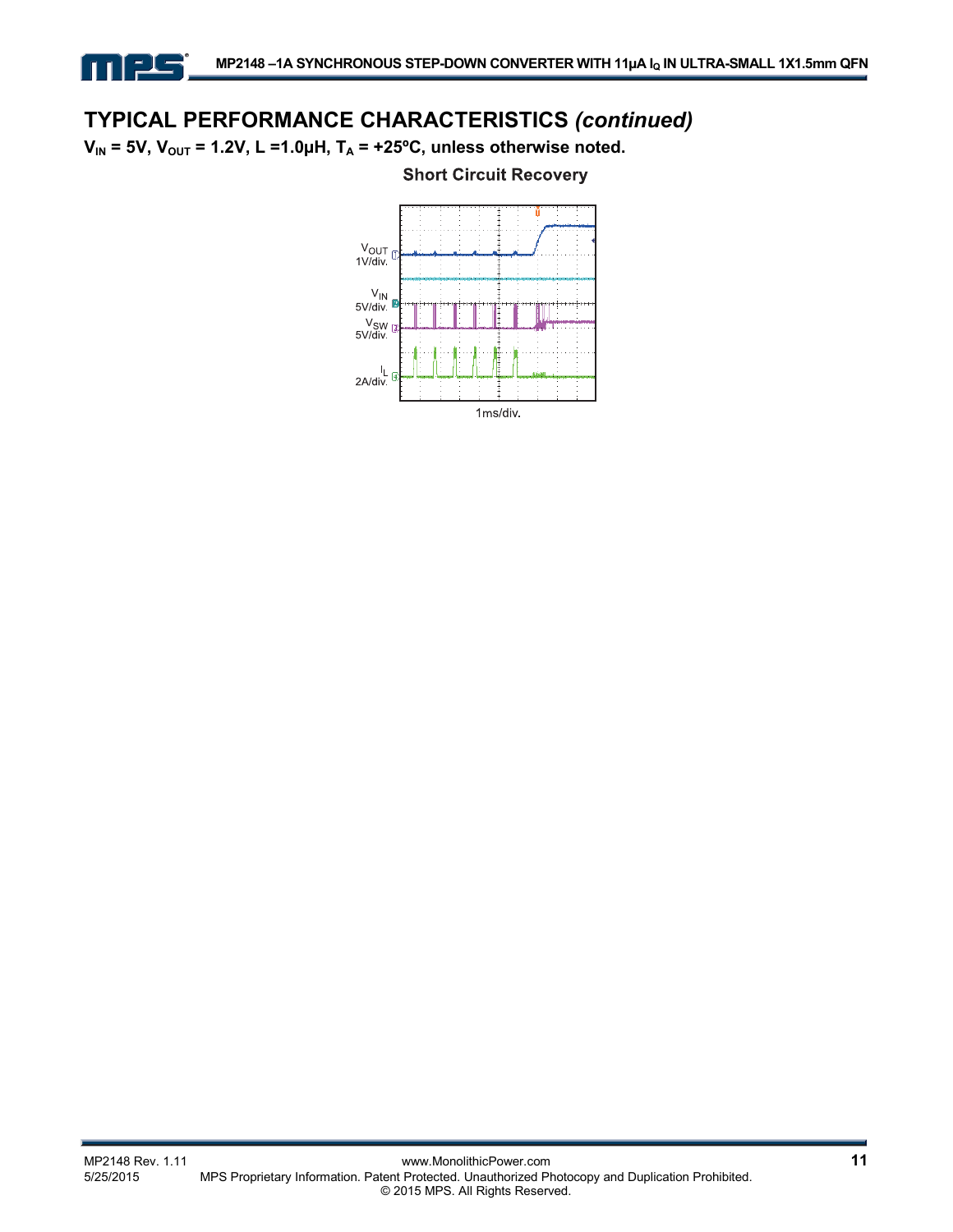

 $\mathbf{r}$ 

## **PIN FUNCTIONS**

| Pin<br># | Name       | <b>Description</b>                                                                                                                                                                                                                                                    |
|----------|------------|-----------------------------------------------------------------------------------------------------------------------------------------------------------------------------------------------------------------------------------------------------------------------|
|          | FB/PG      | MP2148GQD: Feedback Pin. An external resistor divider from the output to GND, tapped to the<br>FB pin, sets the output voltage.<br>MP2148GQD-XX: Power Good Indicator. The output of this pin is an open drain output. Keep PG<br>pulls up voltage is lower than Vin. |
| 2        | <b>GND</b> | Power Ground.                                                                                                                                                                                                                                                         |
| 3        | <b>VIN</b> | Supply Voltage. The MP2148 operates from a $+2.3V$ to $+5.5V$ unregulated input. Decouple<br>capacitor is needed to prevent large voltage spikes from appearing at the input.                                                                                         |
| 4        | <b>SW</b>  | Output Switching Node. SW is the drain of the internal high-side P-Channel MOSFET. Connect<br>the inductor to SW to complete the converter.                                                                                                                           |
| 5        | EN         | On/Off Control.                                                                                                                                                                                                                                                       |
| 6        | <b>OUT</b> | Output Voltage Power Rail and Input Sense Pin for Output Voltage. Connect load to this pin.<br>Output capacitor is needed to decrease the output voltage ripple.                                                                                                      |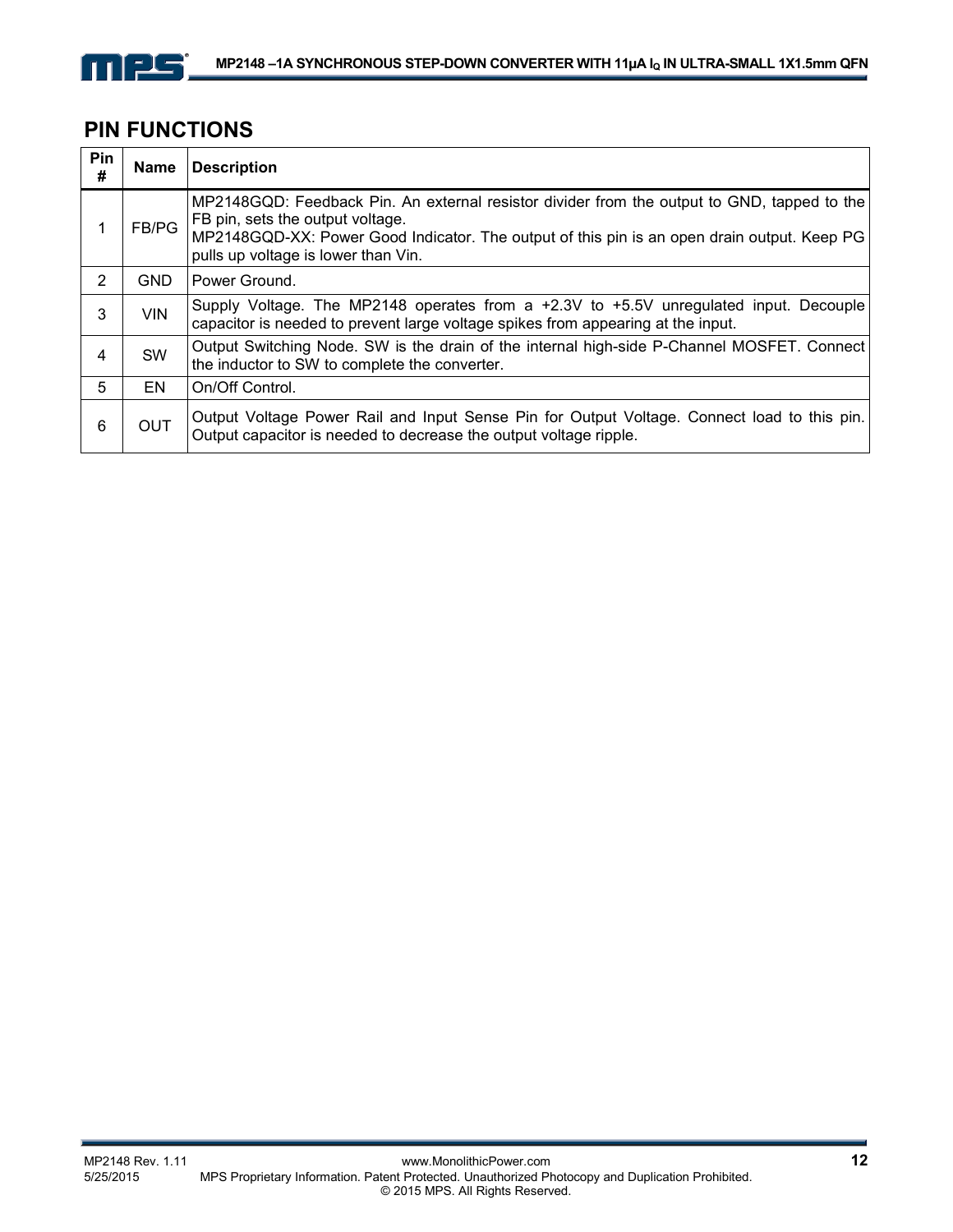

## **BLOCK DIAGRAM**



## **Figure 1: Functional Block Diagram**

**Note: Optional 1: FB pin is only for MP2148GQD** 

**Optional 2: PG pin is only for MP2148GQD-XX**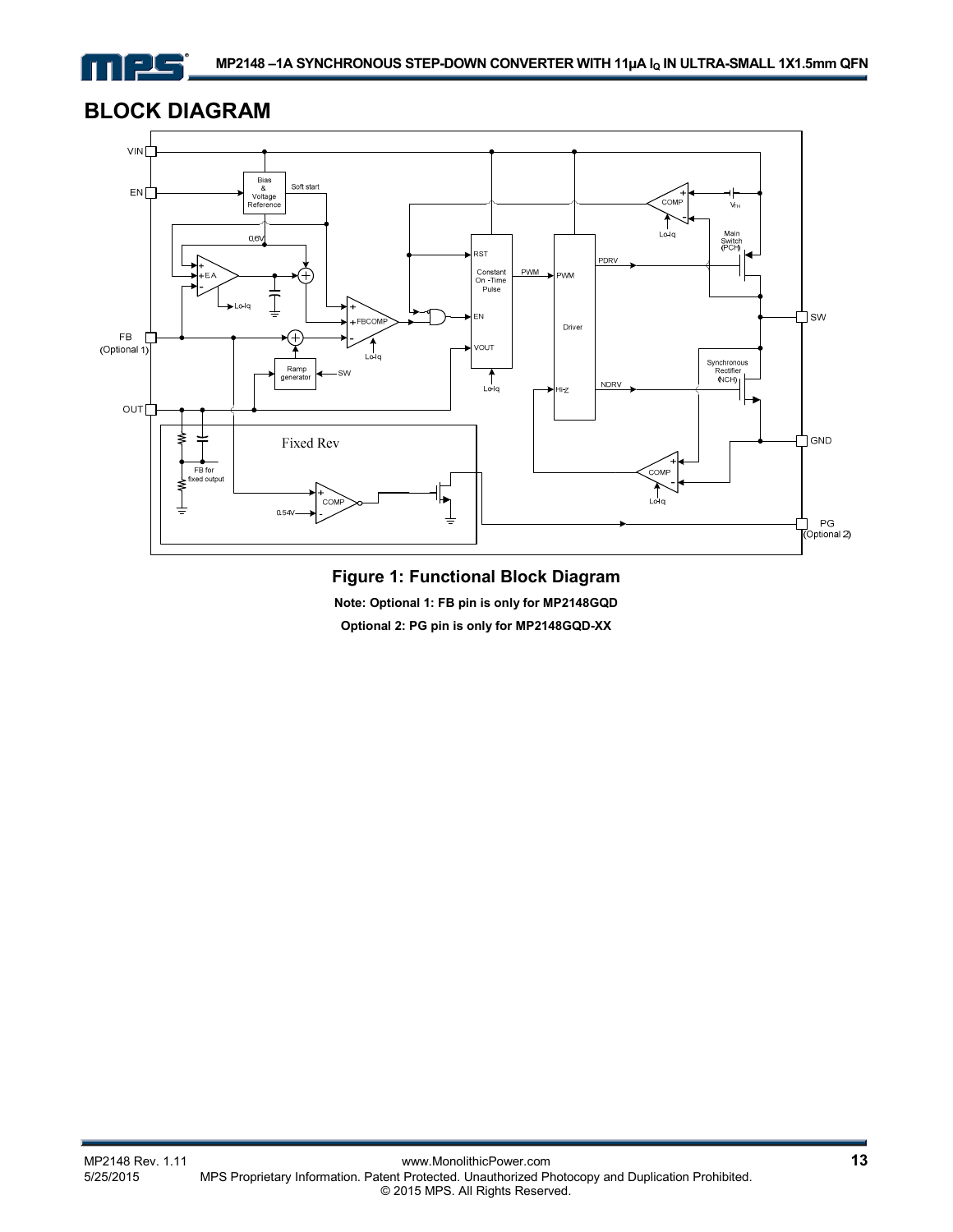## **OPERATION**

The MP2148 uses constant on-time control with input voltage feed forward to stabilize the switching frequency over the full input range. It achieves 1A continuous output current from a 2.3V-to-5.5V input voltage with excellent load and line regulation. The output voltage can be regulated to as low as 0.6V.

#### **Constant On-Time Control**

Compare to fixed frequency PWM control, constant on-time control offers a simpler control loop and a faster transient response. By using input-voltage feed forward, the MP2148 maintains a nearly constant switching frequency across the input and output voltage ranges. The switching pulse on time can be estimated as:

$$
T_{ON} = \frac{V_{OUT}}{V_{IN}} \cdot 0.454 \mu s
$$

To prevent inductor current runaway during load transient, MP2148 has fixed minimum off time of 60ns.

#### **Sleep Mode Operation**

MP2148 features sleep mode to get high efficiency at extreme light load. In sleep-mode, most of the circuit blocks are turned off, except the error amplifier and PWM comparator, thus the operation current is reduced to a minimal value, as Figure 2.



**Figure 2: Operation Blocks at Sleep Mode** 

When the loading gets lighter, the ripple of the output voltage is bigger and it drives the error amplifier output (EAO) lower. When EAO hits an internal low threshold, it will be clamped at that level, MP2148 enters sleep mode. During sleep mode, the valley of the FB pin voltage is

regulated to the internal reference voltage, thus, the average output voltage is slightly higher than the output voltage at DCM or CCM mode. The on-time pulse at sleep mode is around 40% larger than that on DCM or CCM mode. Figure 3 shows the average FB pin voltage relationship with the internal reference at sleep mode.



#### **Figure 3: FB Average Voltage at Sleep Mode**

When MP2148 is in sleep mode, the average output voltage is higher than the internal reference voltage. The EAO is kept low and clamped in sleep mode. When the loading increases, the PWM switching period decreases in order to keep the output voltage regulated and the output voltage ripple is decrease relatively. Once EAO is more than internal low threshold, MP2148 will be out of sleep mode and enter DCM or CCM mode depending on the loading. In DCM or CCM mode, the EA regulates the average output voltage to the internal reference which is shown in Figure 4.



#### **Figure 4: DCM Mode Control**

There is always a loading hysteresis of entering sleep mode and leaving sleep mode due to the error amplifier clamping response time.

#### **AAM Operation at Light-Load Operation**

The MP2148 has AAM (Advanced Asynchronous Modulation) power-save mode together with ZCD (Zero Current Cross Detection) circuit for light load.

The MP2148 has AAM power-save mode for light load. Simplified AAM control theory is as Figure 5. AAM current  $I_{AAM}$  is set internally. The SW on pulse time is decided by on-timer generator and AAM comparator. At light load condition, the SW on pulse time is the longer one. If the AAM comparator pulse is longer than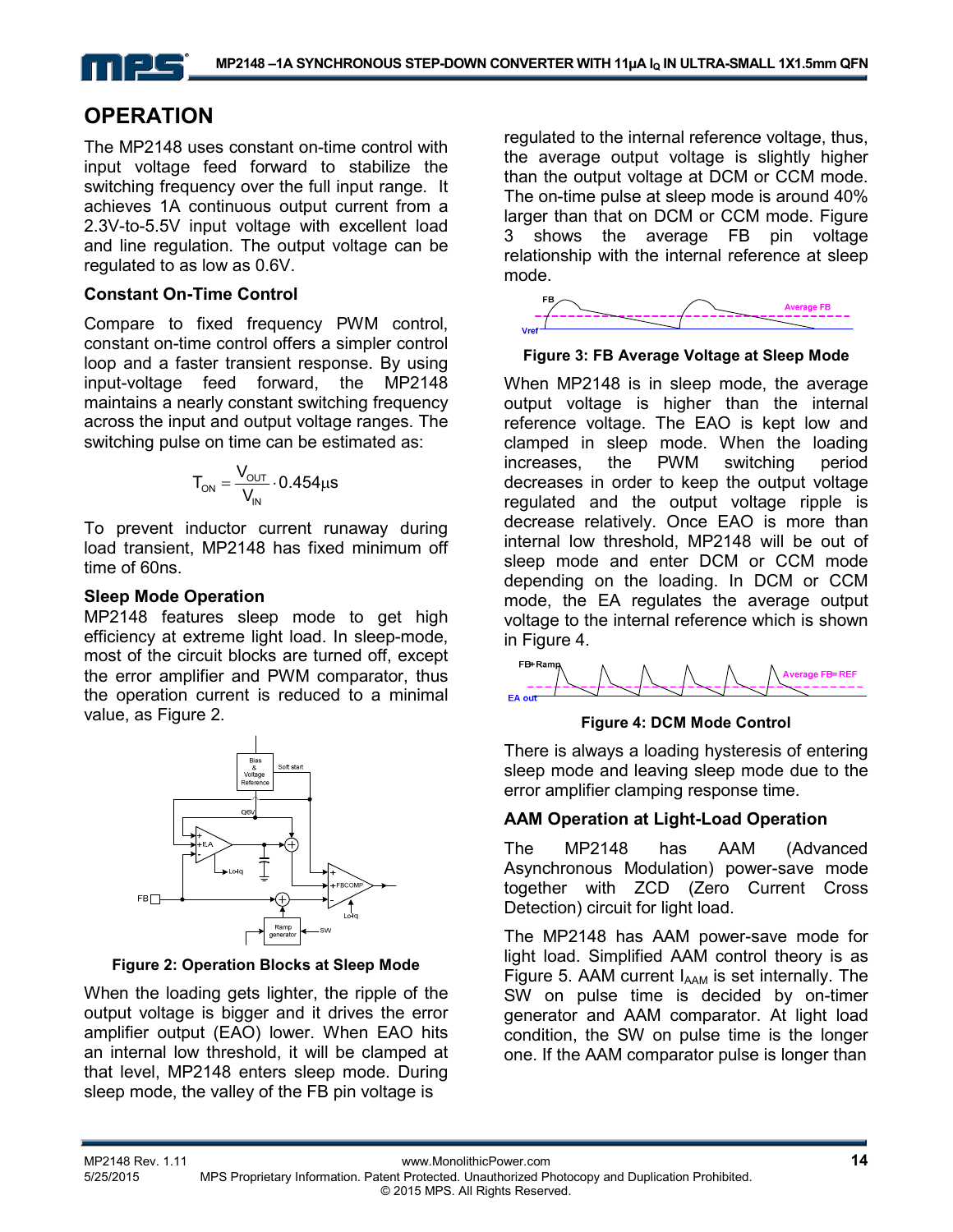on-timer generator, the operation mode is below in Figure 6.



**Figure 5: Simplified AAM Control Logic** 



b. Increase load in AAM

**Figure 6: AAM Comparator Control Ton** 

If the AAM comparator pulse is shorter than ontimer generator, the operation mode is below in Figure 7. Generally, using very small inductance may bring this case.





Except upper on-timer method, AAM circuit has another 150ns AAM blank time in sleep mode. That means if on-timer is less than 150ns, the high side MOSFET may turn off after on-timer generator pulse without AAM control. Just a remind, the on-time pulse at sleep mode is around 40% larger than that on DCM or CCM mode. At this condition,  $I_L$  may not reach AAM threshold as Figure 8.



**Figure 8: AAM Blank Time in Sleep Mode** 

Figure9 shows AAM threshold decreases with Ton increasing gradually. For the CCM state, Io needs more than half of AAM threshold at least.



**Figure 9: AAM Threshold decreases with Ton Increases.** 

MP2148 have a zero current cross detect circuit (ZCD) to judge if the inductor current starts to reverse. When the inductor current reaches ZCD threshold, the low side switch will be turned off.

AAM mode together with ZCD circuit make MP2148 always work on DCM mode at light load, even if Vo is closed to Vin.

## **Enable**

When input voltage is greater than the undervoltage lockout threshold (UVLO), typically 2V, MP2148 can be enabled by pulling EN pin to higher than 1.2V. Leaving EN pin float or pull down to ground will disable MP2148. There is an internal 1Meg Ohm resistor from EN pin to ground.

When the device is disabled, the part goes into output discharge mode automatically and its internal discharge MOSFET provides a resistive discharge path for the output capacitor.

## **Soft Start**

The MP2148 has a built-in soft start that ramps up the output voltage at a controlled slew rate to avoid overshoot at startup. The soft start time is about 0.5ms typically.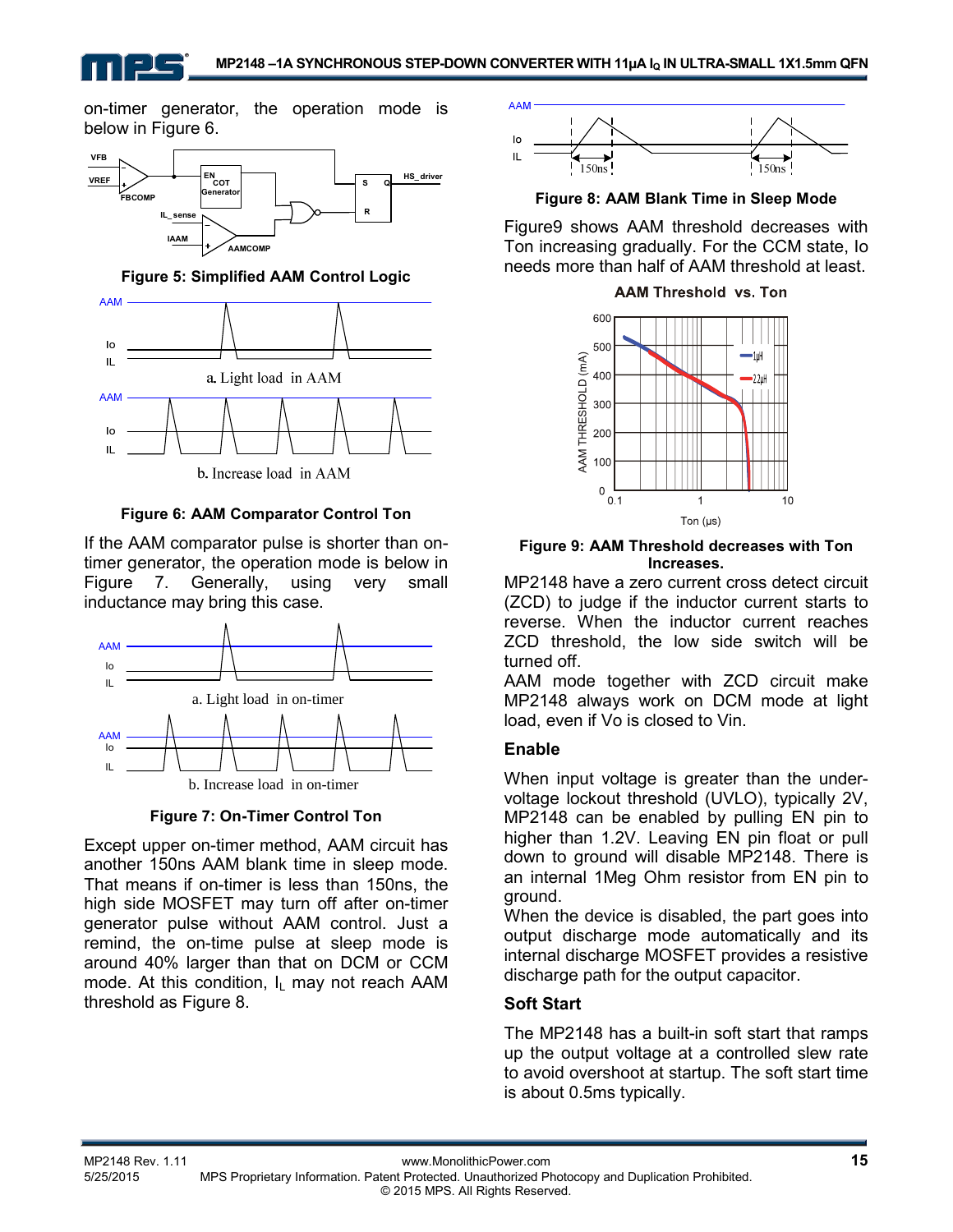#### **Power Good Indictor (only for MP2148GQD-XX)**

The MP2148 has an open drain and need a external pull-up resistor (100kΩ~500kΩ) for the power good indicator (Note: Keep PG pull up voltage is lower than Vin). When  $V_{FB}$  is within -10% of regulation voltage,  $V_{PG}$  is pulled up to Vo/Vin by the external resistor. If  $V_{FB}$  exceeds the -10% window, the internal MOSFET pulls the PG to ground. The MOSFET has a maximum R<sub>DSON</sub> of less than 400Ω.

### **Current limit**

The MP2148 typically has a 2.4A high-side switch current limit. When the high side switch hits its current limit, the MP2148 will remain in hiccup mode until the current drops. This prevents the inductor current from continuing to rise and damage components.

#### **Short Circuit and Recovery**

The MP2148 will also enter short-circuit protection mode when it hits the current limit, and tries to recover with hiccup mode: The MP2148 will disable the output power stage, discharge the soft-start capacitor and then automatically try soft-start again. If the short circuit condition remains after soft-start ends, the MP2148 repeats this cycle until the short circuit disappears and output rises back to regulation level.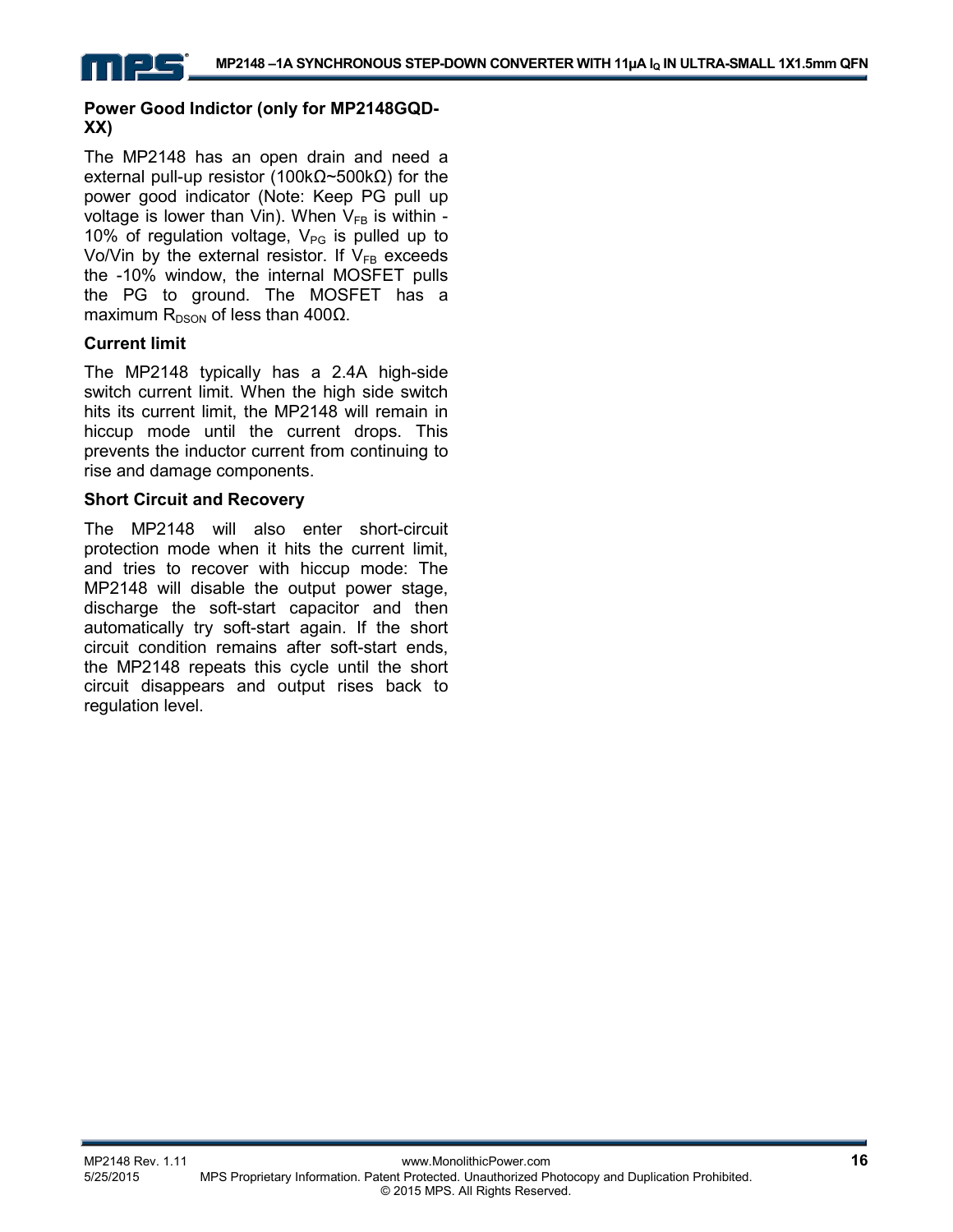## **APPLICATION INFORMATION**

### **COMPONENT SELECTION Setting the Output Voltage(Only for MP2148GQD)**

The external resistor divider sets the output voltage (see the Typical Application on Figure13). Select the feedback resistor R1 that consider reducing Vout leakage current, typically between 100kΩ to 200kΩ. There is not strict requirement on feedback resistor. Select  $R1>10k\Omega$  is reasoned for application.

$$
R2 = \frac{R1}{\frac{V_{\text{out}}}{0.6} - 1}
$$

Figure 10 shows the feedback circuit.



**Figure 10: Feedback Network** 

Table 1 lists the recommended resistors value for common output voltages.

**Table 1: Resistor Values for Common Output** 

| <b>Voltages</b> |                    |                    |  |  |
|-----------------|--------------------|--------------------|--|--|
| $V_{OUT} (V)$   | $R1$ (k $\Omega$ ) | $R2$ (k $\Omega$ ) |  |  |
| 1.0             | 200(1%)            | 300(1%)            |  |  |
| 1.2             | 200(1%)            | 200(1%)            |  |  |
| 1.8             | 200(1%)            | 100(1%)            |  |  |
| 2.5             | 200(1%)            | 63.2(1%)           |  |  |
| 3.3             | 200(1%)            | 44.2(1%)           |  |  |

#### **Selecting the Inductor**

Most applications work best with a 0.47µH to 1.5µH inductor. Select an inductor with a DC resistance less than 15mΩ to optimize efficiency.

High frequency switch mode power supply with magnetic device has strong electronic magnetic inference for system. Any un-shield power inductor should be avoided applying as poor magnetic shielding. Shield inductor, such as

metal alloy or multiplayer chip power are best candidates for application, can decrease the

influence effectively. Table2 is some suggested inductors.

|  |  | <b>Table 2: Suggested Inductor List</b> |
|--|--|-----------------------------------------|
|--|--|-----------------------------------------|

| <b>Manufacturer P/N</b> | Inductance(uH) | <b>Manufacturer</b> |  |  |
|-------------------------|----------------|---------------------|--|--|
| PIFE25201B-1R0MS        | 1 በ            | CYNTEC CO.<br>חד ו  |  |  |
| 1239AS-H-1R0M           | 1 0            | Tokyo               |  |  |
| 74438322010             | 1 በ            | Wurth               |  |  |

For most designs, estimate the inductance value from the following equation.

$$
L_1 = \frac{V_{\text{OUT}} \times (V_{\text{IN}} - V_{\text{OUT}})}{V_{\text{IN}} \times \Delta I_{\text{L}} \times f_{\text{OSC}}}
$$

Where  $\Delta I_{\parallel}$  is the inductor ripple current.

Choose an inductor current to be approximately 30% of the maximum load current. The maximum inductor peak current is:

$$
I_{L(MAX)}=I_{LOAD}+\frac{\Delta I_L}{2}
$$

#### **Selecting the Input Capacitor**

The input current to the step-down converter is discontinuous, and therefore requires a capacitor to supply the AC current to the stepdown converter while maintaining the DC input voltage. Use low ESR capacitors for the best performance. Ceramic capacitors with X5R or X7R dielectrics are highly recommended because of their low ESR and small temperature coefficients. For most applications, a 10µF capacitor is sufficient. Higher output voltages may require a 22μF capacitor to increase system stability.

The input capacitor requires an adequate ripple current rating because it absorbs the input switching current. Estimate the RMS current in the input capacitor with:

$$
I_{\text{C1}} = I_{\text{LOAD}} \times \sqrt{\frac{V_{\text{OUT}}}{V_{\text{IN}}}} \left( 1 - \frac{V_{\text{OUT}}}{V_{\text{IN}}} \right)
$$

The worst case occurs at  $V_{IN} = 2V_{OUT}$ , where:

$$
I_{C1} = \frac{I_{LOAD}}{2}
$$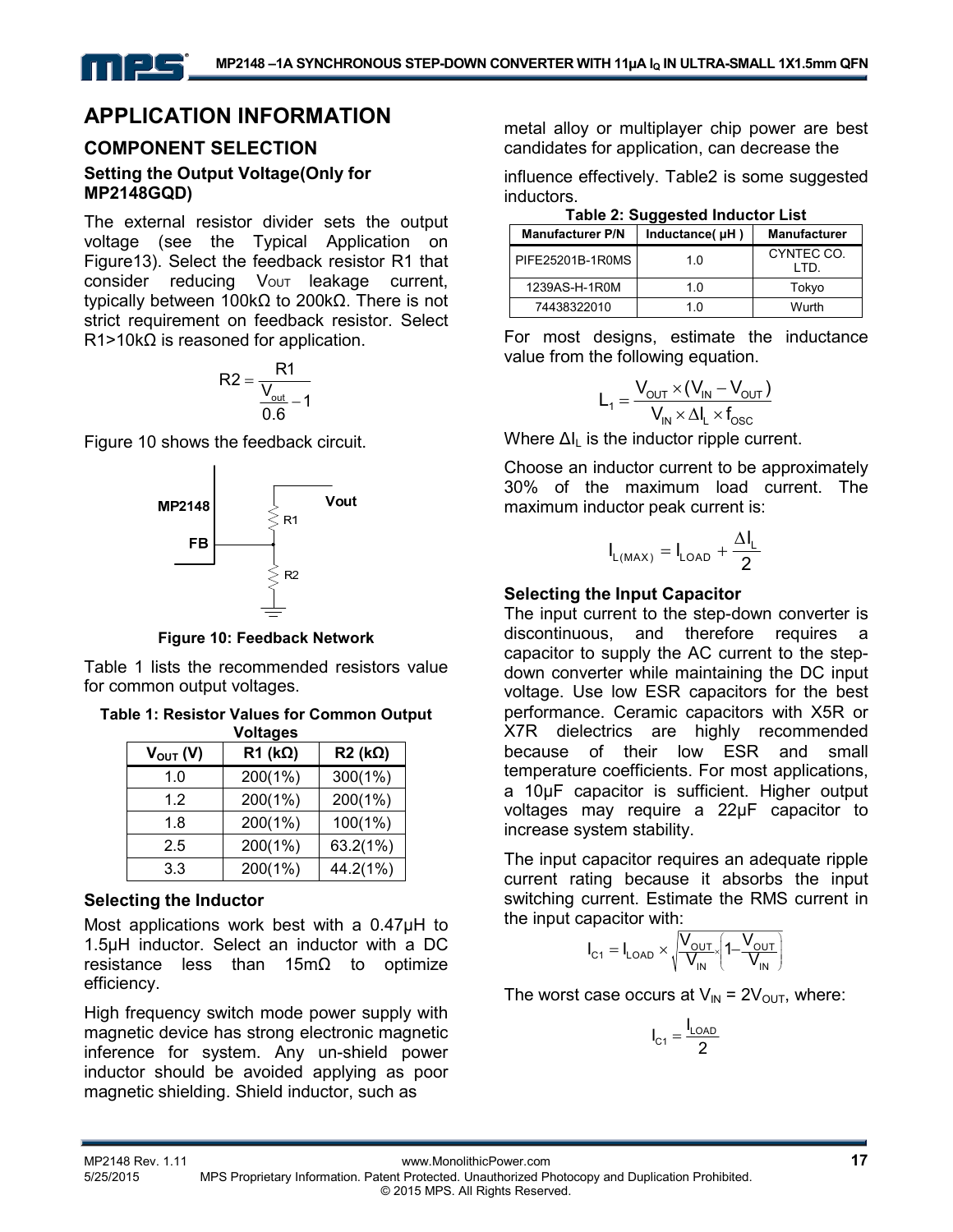For simplification, choose an input capacitor with an RMS current rating greater than half of the maximum load current.

The input capacitor can be electrolytic, tantalum or ceramic. When using electrolytic or tantalum capacitors, add a small and high quality ceramic 0.1μF capacitor as close to the IC as possible. When using ceramic capacitors, make sure that they have enough capacitance to provide sufficient charge to prevent excessive voltage ripple at the input. The input voltage ripple caused by capacitance can be estimated as:

$$
\Delta V_{IN} = \frac{I_{LOAD}}{f_s \times C1} \times \frac{V_{OUT}}{V_{IN}} \times \left(1 - \frac{V_{OUT}}{V_{IN}}\right)
$$

#### **Selecting the Output Capacitor**

The output capacitor (C2) stabilizes the DC output voltage. Ceramic capacitors are recommended. Low ESR capacitors are preferred to limit the output voltage ripple. Estimate the output voltage ripple as:

$$
\Delta V_{\text{OUT}}=\frac{V_{\text{OUT}}}{f_s \times L_1} \times \left(1-\frac{V_{\text{OUT}}}{V_{\text{IN}}}\right) \times \left(R_{\text{ESR}}+\frac{1}{8 \times f_s \times C2}\right)
$$

Where  $L_1$  is the inductor value and  $R_{FSR}$  is the equivalent series resistance (ESR) value of the output capacitor.

When using ceramic capacitors, the capacitance dominates the impedance at the switching frequency, and causes most of the output voltage ripple. For simplification, the output voltage ripple can be estimated as:

$$
\Delta V_{\text{OUT}} = \frac{V_{\text{OUT}}}{8 \times f_s^2 \times L_1 \times C2} \times \left(1 - \frac{V_{\text{OUT}}}{V_{\text{IN}}}\right)
$$

For tantalum or electrolytic capacitors, the ESR dominates the impedance at the switching frequency. For simplification, the output ripple can be approximated as:

$$
\Delta V_{\text{OUT}} = \frac{V_{\text{OUT}}}{f_s \times L_1} \times \left(1 - \frac{V_{\text{OUT}}}{V_{\text{IN}}}\right) \times R_{\text{ESR}}
$$

The characteristics of the output capacitor also affect the stability of the regulation system.

#### **PCB Layout**

Proper layout of the switching power supplies is very important, and sometimes critical for proper function. For the high-frequency switching converter, poor layout design can result in poor line or load regulation and stability issues.

Place the high-current paths (GND, IN and SW) very close to the device with short, direct and wide traces. The input capacitor needs to be as close as possible to the IN and GND pins. Place the external feedback resistors next to the FB pin. Keep the switching node SW short and away from the feedback network. Vout sense line need as short as possible or keeps away from power inductor, especial forbids surrounding inductor. Figure11 is advised PCB layout.



**Figure 11: Two Ends of Input Decoupling Capacitor Close to Pin 2 and Pin3.** 

.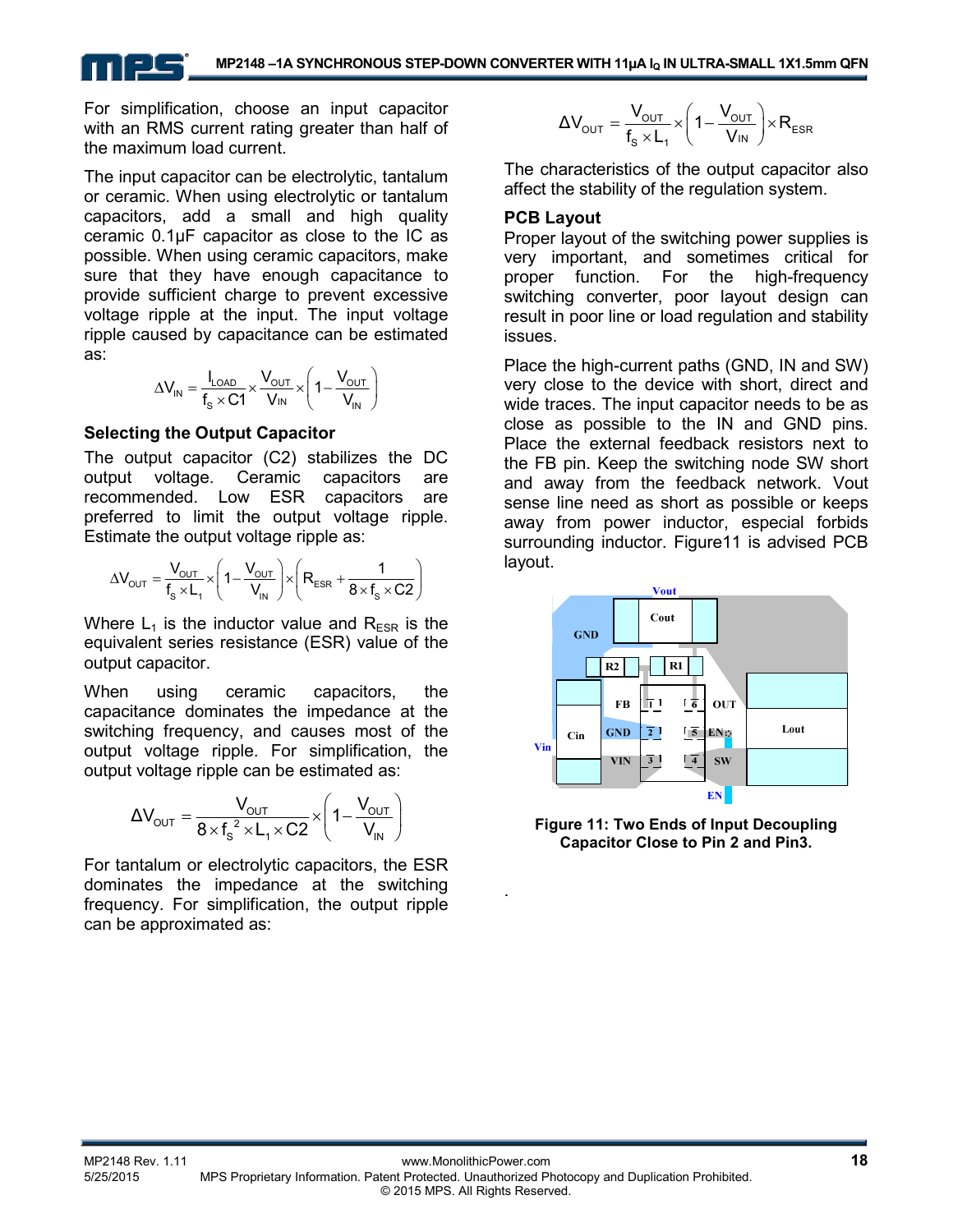# **TYPICAL APPLICATION CIRCUITS**

ᆗ





Note: V<sub>IN</sub><3.3V may need more input capacitor.





Note: 1. V<sub>IN</sub><3.3V may need more input capacitor; 2. V<sub>IN</sub>>V<sub>OUT</sub> for application.